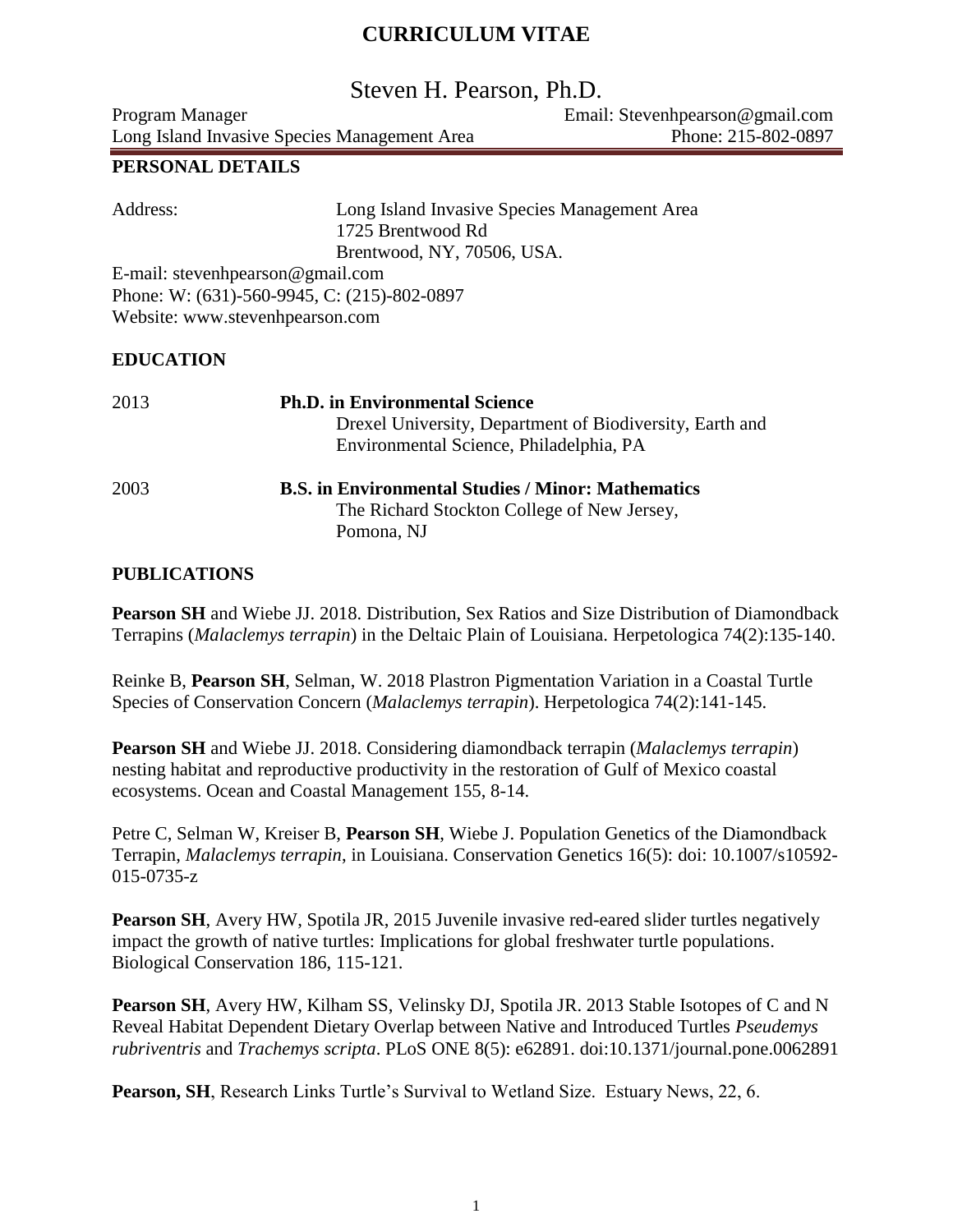#### Steven H. Pearson, Ph.D.

Program Manager Email: Stevenhpearson@gmail.com Long Island Invasive Species Management Area Phone: 215-802-0897

#### **PUBLICATIONS IN PREPARATION**

Selman W, **Pearson SH**, Wiebe JJ. Population Structure, Morphology, and Demographics of Diamondback Terrapins (*Malaclemys terrapin*) in Coastal Louisiana. Submitted to Estuaries and **Coasts** 

**Pearson SH** and Wiebe JJ. Interactions between Diamondback Terrapins (*Malaclemys terrapin*) and the Crab Industry in Terrebonne Bay, Louisiana: Do Ghost Traps Impact Terrapin Populations within Coastal Louisiana? To be submitted to Marine Pollution

**Pearson SH**, Avery HW, Spotila JR. Invasive Red-eared Slider Turtles (*Trachemys scripta elegans*) Overlap for Spatial Resources with Native Red-bellied Turtles (*Pseudemys rubriventris*).

#### **FELLOWSHIPS AND GRANTS**

| $2013 - 2016$ | Principal Investigator on State Wildlife Grant – Nesting Ecology of Diamondback |
|---------------|---------------------------------------------------------------------------------|
|               | Terrapins ( <i>Malaclemys terrapin</i> ) in coastal Louisiana (\$150,000)       |
| 2014          | Principal Investigator of LA Dept. of Wildlife and Fisheries Marine Stewardship |
|               | sub-grant to determine by catch impacts by derelict crab traps (\$75,000)       |
| $2013 - 2015$ | Principal Co-Investigator of LA Dept. of Wildlife and Fisheries grant to        |
|               | determine abundance and distribution of diamondback terrapin in Coastal LA      |
|               | $(\$300,000)$                                                                   |
| 2008-2009     | DuPont Clear into the Future Graduate Student Fellowship – DuPont Clear into    |
|               | the Future, Wilmington, DE. (\$25,000)                                          |
| 2007-2008     | DuPont Clear into the Future Graduate Student Fellowship - DuPont Clear Into    |
|               | the Future, Wilmington, DE. (\$25,000)                                          |

#### **TEACHING EXPERIENCE**

|                                                                                         | 2018-Present Adjunct Faculty: Environmental Science 210                 |
|-----------------------------------------------------------------------------------------|-------------------------------------------------------------------------|
| 2009-2013<br>Teaching Assistant: Bio122 - Cells and Genetics (Recitation), Bio224/225 - |                                                                         |
|                                                                                         | Vertebrate Form, Function and Evolution (Lab and Recitation), Cells and |
|                                                                                         | Tissues (Lab), Bio254 - Invertebrate Morphology and Physiology (Lab),   |
|                                                                                         | $Bio123 – Organismal Diversity and Ecology (Lab)$                       |
| 2010-2013                                                                               | Guest Lecturer: Community Ecology – Drexel University                   |
| 2009                                                                                    | Telemetry Training - Silver Lake Nature Center                          |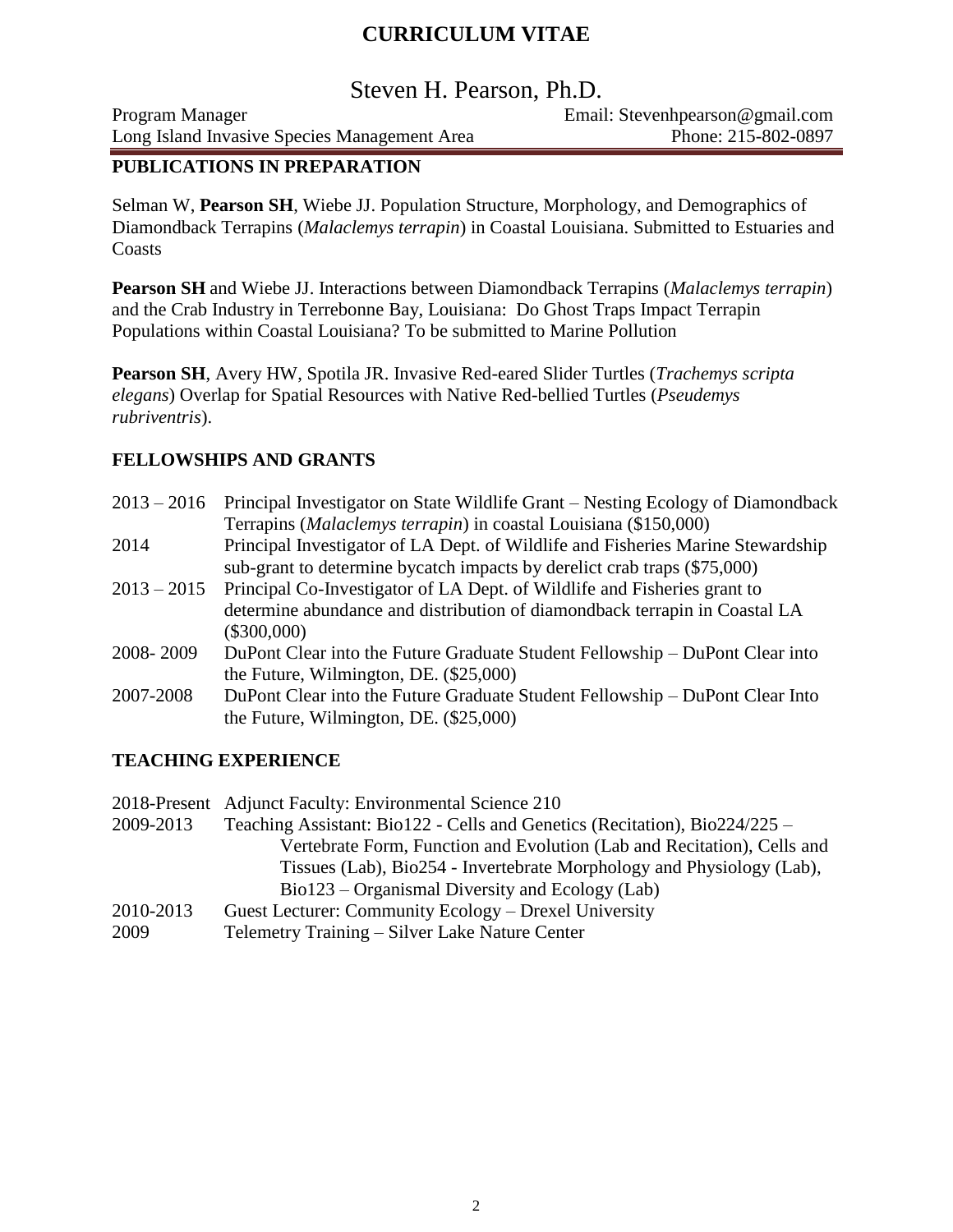# Steven H. Pearson, Ph.D.

Program Manager Email: Stevenhpearson@gmail.com Long Island Invasive Species Management Area Phone: 215-802-0897

#### **RESEARCH AND WORK HISTORY**

Program Manager at the Long Island Invasive Species Management Area: Work with academic, governmental, non-governmental and private partners to determine management strategies for emerging and established invasive flora and fauna species. Perform research on invasive species impacts. Coordinate and lead early detection monitoring and rapid response efforts to limit the impacts of invasive species across the management region (5 counties). Oversee outreach and education programs that engage the public and bring awareness to issues surrounding invasive species.

#### **American InterContinental University Online/Remote 08/2018 – Present** Adjunct Faculty: Teach Environmental Science courses. Prepare course materials and online lessons. Provide and grade assignments, evaluations and exams. Communicate with students and faculty regularly to engage students in course material.

**LA Dept. of Wildlife and Fisheries Lafayette, LA 2013 – 06/2018** Biologist Supervisor: Work with land managers to coordinate wildlife inventories of anthropogenic impacted habitats. Work within state and federal policies and regulations to restore injured habitats. Conduct research on diamondback terrapin (*Malaclemys terrapin*) distribution, abundance and interactions with the crabbing industry. Coordinator of coastal region DWH non-cooperative work plans and author of end of study reports for these work plans. Develop oil spill response and assessment techniques to assess wildlife injury from oil spills occurring throughout Louisiana within the coastal zone and inland habitats for ongoing and future oil spill injury assessments. Work with state and federal stakeholders (LOSCO, LDEQ, LDNR, CPRA, NOAA, and USFWS) and volunteers to complete projects.

#### **Drexel University Philadelphia, PA 2007 - 2013**

Teaching Assistant and Guest Lecturer: Worked as a laboratory and recitation instructor teaching up to 120 students per term techniques and course material for courses ranging between freshman biology and vertebrate morphology, form and function. Prepared and provided lectures on course materials on a weekly basis. Provided lectures on specific topics in upper level environmental science courses.

Undergraduate Mentor: Mentored thirteen undergraduate students through project development, implementation, analysis and presentation. Mentored 12 additional undergraduate students in laboratory and data analysis skill development.

PhD. Candidate: Conducted research on the distribution and abundance of introduced slider turtles (*Trachemys scripta*) and four native species of freshwater turtles in wetlands throughout Pennsylvania, USA. Working with Dr. Harold Avery and Dr. Jim Spotila at Drexel University, I studied population/ community ecology of freshwater turtles with specific interest in ecological interactions for dietary and spatial resource use of the PA State-Threatened red-bellied turtles (*Pseudemys rubriventris*) and red-eared slider turtles.

**L.I.I.S.M.A. Brentwood, NY 04/2018 – Present**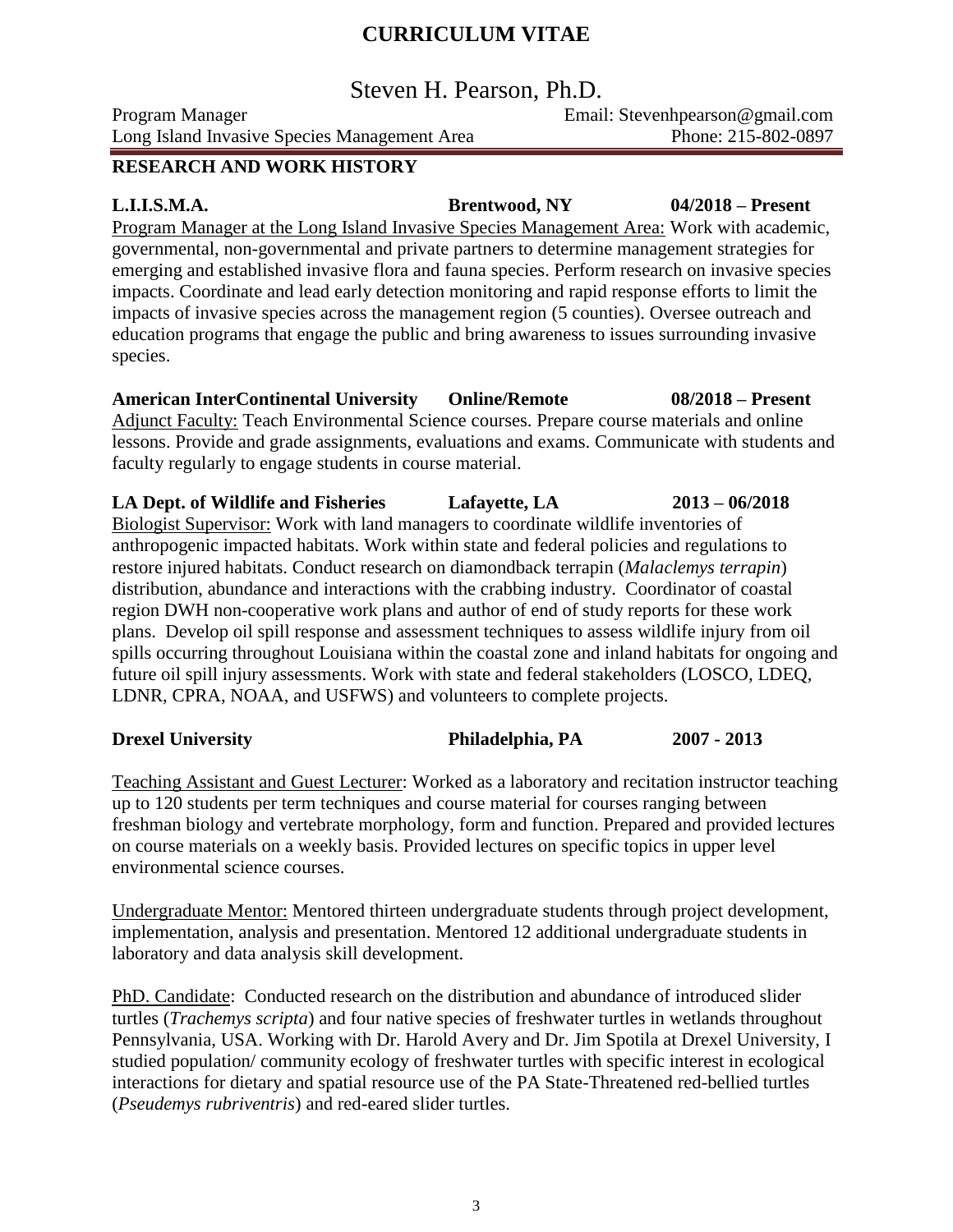4

# **CURRICULUM VITAE**

# Steven H. Pearson, Ph.D.

Program Manager Email: Stevenhpearson@gmail.com Long Island Invasive Species Management Area Phone: 215-802-0897

**The Leatherback Trust Playa Grande, Costa Rica 01/2007-03/2007** Research Assistant: Assisted in beach surveys of nesting Leatherback, Green and Olive Ridley turtles. Collected morphological data as well as nest characteristics on nesting females.

**Silver Lake Nature Center Bristol, PA 04/2006-01/2007** Project Manager: I initiated a multi-year study of the Pennsylvania State Threatened red-bellied turtle (*Pseudemys rubriventris*). I developed research protocols, organized trapping methodologies, and nest searching activities, as well as managed and shared all research data with collaborators at Drexel University. This project uses mark-recapture methods to determine population size and dynamics of freshwater turtle populations. I also used radio telemetry to determine home range and nest locations of red-bellied turtles.

## **University of California, Davis Channel Islands National Park 12/2005-03/2006**

Field Assistant: Assisted a PhD candidate in the collection and input and of data regarding the habitat type, locations of home ranges and activity of the endangered Island Fox. Utilize telemetry receivers to collect data on fox location and activity with both day and night triangulations. Input daily data and use the L.O.A.S. (Location of a Signal) software to determine fox location. Use GPS unit to collect UTM locations and to locate specific waypoints.

# **JCC of the Delaware Valley Ewing, NJ 03/2003-09/2005**

Swim Club Director- Oversaw the entire pool operation for three summer seasons. Managed a staff of 15 and organized summer swim lessons for ages 4 through 14. Supervised staff and pool operation to insure a safe operation of three large pools. Participated in morning swim lessons as an instructor utilizing teaching techniques taught to W.S.I. instructors

#### **The Peregrine Fund - Panama Soberania N.P, Panama 10/2004-02/2005, 03/2007-04/2007**

Harpy Eagle Hack Site Volunteer: A four-month position and a 2 month return trip tracking and assessing the health of recently released, captive bred and rehabilitated wild Harpy Eagles (*Harpia harpyja*) to their native environment. Located free ranging eagles using radio telemetry, map/GPS and compass over difficult tropical jungle terrain. Assessed the health and hunting status of released eagles. Remote locations reached via Hiking, 4-wheel drive and All-Terrain vehicles.

**Environmental Careers Organization El Centro, CA 2/2004-4/2004** Biological Monitor: Completed an eight week, full time internship at the El Centro Field Office of the Bureau of land Management: Conducted vegetation surveys of endangered plant species (*Astragalus magdalenae var. Peirsonii*). Monitored location and abundance of plant species using iPAQ computers equipped with GPS units. Completed monitoring by hiking transects through sand dunes in tough steep terrain.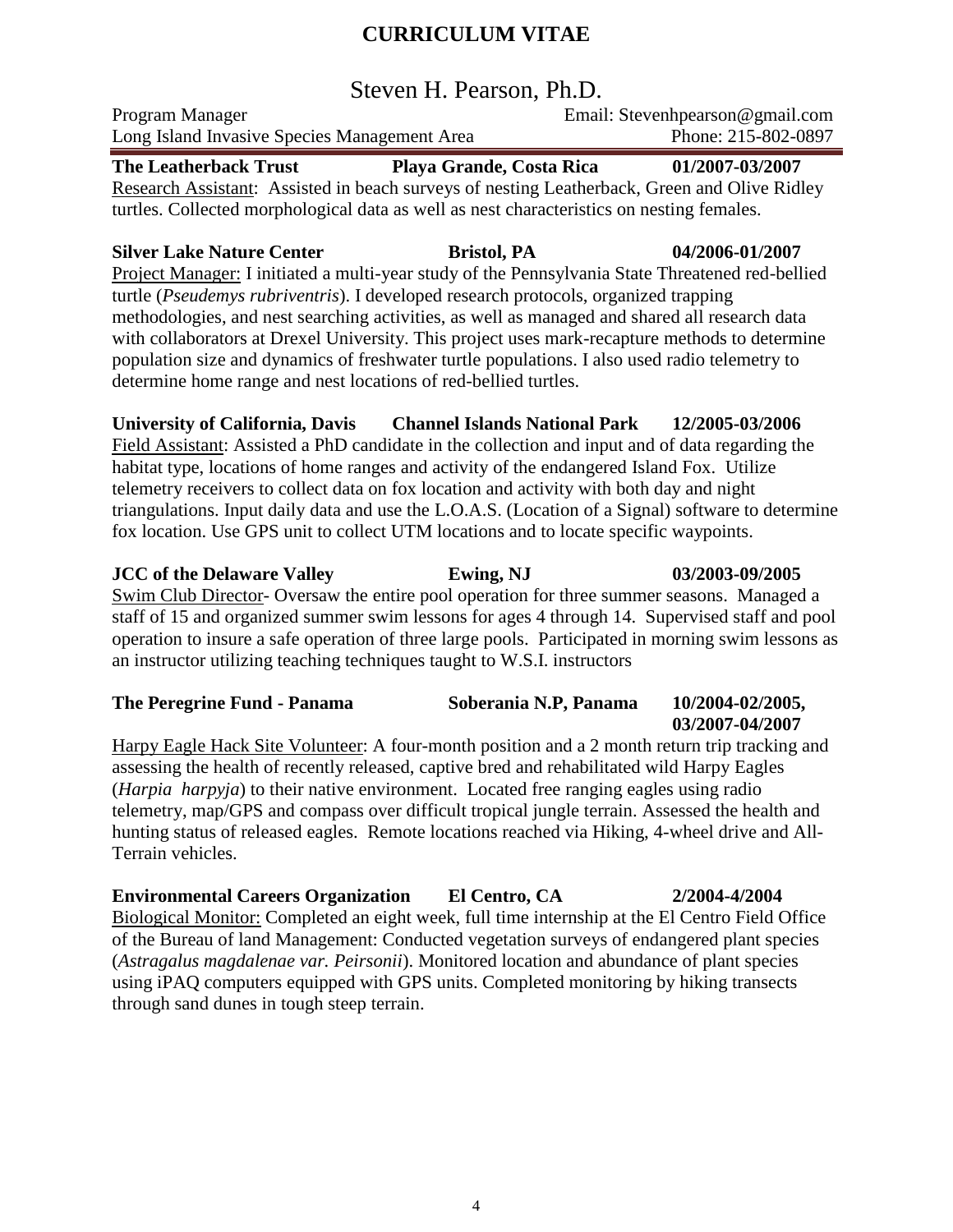## Steven H. Pearson, Ph.D.

Program Manager Email: Stevenhpearson@gmail.com Long Island Invasive Species Management Area Phone: 215-802-0897 **Armbruster Environmental Pomona, NJ 9/2002-5/2003**

Intern: Completed a nine month internship with Armbruster Environmental. I assessed soil and vegetation type to assist in wetland delineations. Completed field sampling and wetland delineations without assistance.

#### **INVITED SEMINARS**

**Steven H Pearson.** Evaluation of Diamondback Terrapin (*Malaclemys terrapin*) Nesting Ecology throughout Coastal Louisiana. 68<sup>th</sup> Annual Meeting of the Gulf States Marine Fisheries Commission Special Session and Diamondback Terrapins and Gulf Coast Crab Fishery, October 18, 2017, Mobile, AL

**Steven H. Pearson.** Diamondback Terrapin (*Malaclemys terrapin*) Abundance, Distribution and Reproductive Ecology Across the Louisiana Coastline. Southeastern University Biology Seminar. March 19, 2015, Hammond, LA, USA

**Steven H. Pearson**. An Introduction to Herpetology. Silver Lake Nature Center, Bristol PA. Pennsylvania Master Naturalist Training. November 13, 2012, Bristol, PA, USA.

**Steven H. Pearson**. Resource Overlap and Potential Competition Between Invasive Red-eared Slider Turtles and Native Red-bellied Turtles in Pennsylvania, USA. Hainan Normal University, Haitoa Shi's Research Group, December 2, 2010, Haikou, China.

**Steven H. Pearson**. An Overview of Freshwater Turtles at the Silver Lake Nature Center. Silver Lake Nature Center, 8/14/2010, Bristol, PA, USA.

#### **PAPER PRESENTATIONS**

**Steven H Pearson**, Jennell Black and Harold Avery. Mitigation for Maintaining Freshwater Turtle Population in Urban Wetlands. International Tortoise and Freshwater Turtle Minisymposium, April 16, 2017, Las Vegas, NV

**Steven H Pearson** & Jon J Wiebe. Evaluation of Diamondback Terrapin (*Malaclemys terrapin*) Nesting Ecology throughout Coastal Louisiana. 7th Symposium on the Ecology, Status and Conservation of the Diamondback Terrapin, October 30, 2016, Fairhope AL

**Steven H Pearson** & Jon J Wiebe. Collaboration during oil spill response, assessment and restoration. LDWF Research, Management and Wildlife Education Symposium. May 31, 2016, Baton Rouge, LA

**Steven H Pearson**, Charlie Wahl, James Ialeggio & Jon J. Wiebe. Evaluation of diamondback terrapin (*Malaclemys terrapin*) nesting ecology throughout coastal Louisiana. Annual meeting of Louisiana Professional Biologist. August 20, 2015, Baton Rouge LA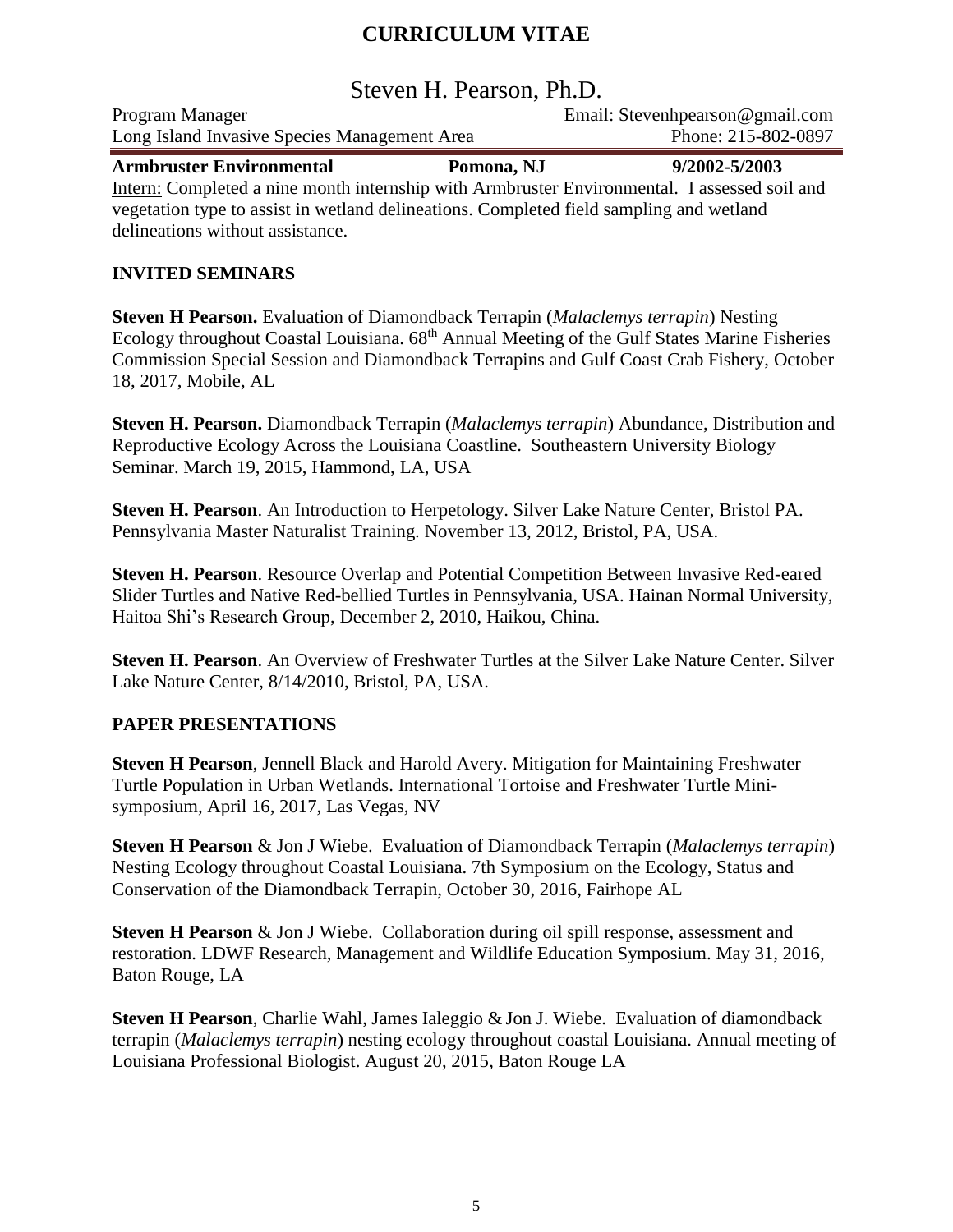### Steven H. Pearson, Ph.D.

| Program Manager                              | Email: Stevenhpearson@gmail.com |
|----------------------------------------------|---------------------------------|
| Long Island Invasive Species Management Area | Phone: 215-802-0897             |

**Steven H. Pearson**, Jon Wiebe. A Bycatch Assessment from Derelict Crab Traps in Terrebonne Bay, Louisiana. The Gulf Coast Diamondback Terrapin Working Group Meeting. February 26, 2015, Lafayette LA

**Steven H. Pearson**, Will Selman, Jon Wiebe, Evaluation of diamondback terrapin (*Malaclemys terrapin*) abundance, distribution and reproductions throughout coastal Louisiana LDWF Research, Management and Education Symposium, May 27, 2014, Baton Rouge LA

**Steven H. Pearson,** Harold W. Avery and James R. Spotila. Competition between red-bellied turtles (*Pseudemys rubriventris*) and invasive red-eared slider turtle (*Trachemys scripta elegans*). Mid-Atlantic Ecological Society of America Annual Meeting, April 13, 2013, Dover, DE, USA.

**Steven H. Pearson** & Harold W. Avery. Competition between IUCN, near-threatened, redbellied turtles (*Pseudemys rubriventris*) and invasive red-eared slider turtle (*Trachemys scripta elegans*). 7<sup>th</sup> World Congress of Herpetology, August 10, 2012, Vancouver, BC, Canada.

**Steven H. Pearson**, David Velinsky & Harold W. Avery. Resource overlap and potential competition between invasive red-eared slider turtles and native red-bellied turtles. Ecological Society of America 97<sup>th</sup> annual meeting, August 5, 2012, Portland, WA, USA.

**Steven H. Pearson** & Harold W. Avery. Resource Overlap and Potential Competition Between Invasive Red-eared Slider Turtles and Native Red-bellied Turtles in Pennsylvania, USA. Annual Meeting of Integrative Zoology, December 4–6, 2010, Kunming, China.

**Steven H. Pearson**. Dietary Resource Use of Red-bellied Turtles (*Pseudemys rubriventris*) and Red-eared Slider Turtles (*Trachemys scripta elegans*) in South-eastern Pennsylvania Wetlands. Department of Biology Graduate Student Seminar, November 8, 2010, Philadelphia, PA, USA. **Steven H. Pearson**. Resource Overlap and the Potential for Competition Between the Nonnative Red-eared Slider Turtle (*Trachemys scripta elegans*) and the Native Red-bellied Turtle (*Pseudemys rubriventris*). Department of Biology Graduate Student Seminar, November 8, 2010, Philadelphia, PA, USA.

**Steven H. Pearson** & Harold W. Avery. Resource Overlap and Potential Competition Between Invasive Red-eared Slider Turtles and Native Red-bellied Turtles in Pennsylvania, USA. 23rd Annual Meeting of the Society for Conservation Biology (SCB), 11-16 July 2009, Beijing, China.

**Steven H. Pearson**, Marta Curti & Jose Vargas. Re-establishment of Harpy Eagle Populations in Central America Through Captive Breeding, Re-introduction and Community Education. 3rd International Symposium of Integrative Zoology (ISIZ), 8-10 July 2009, Beijing, China.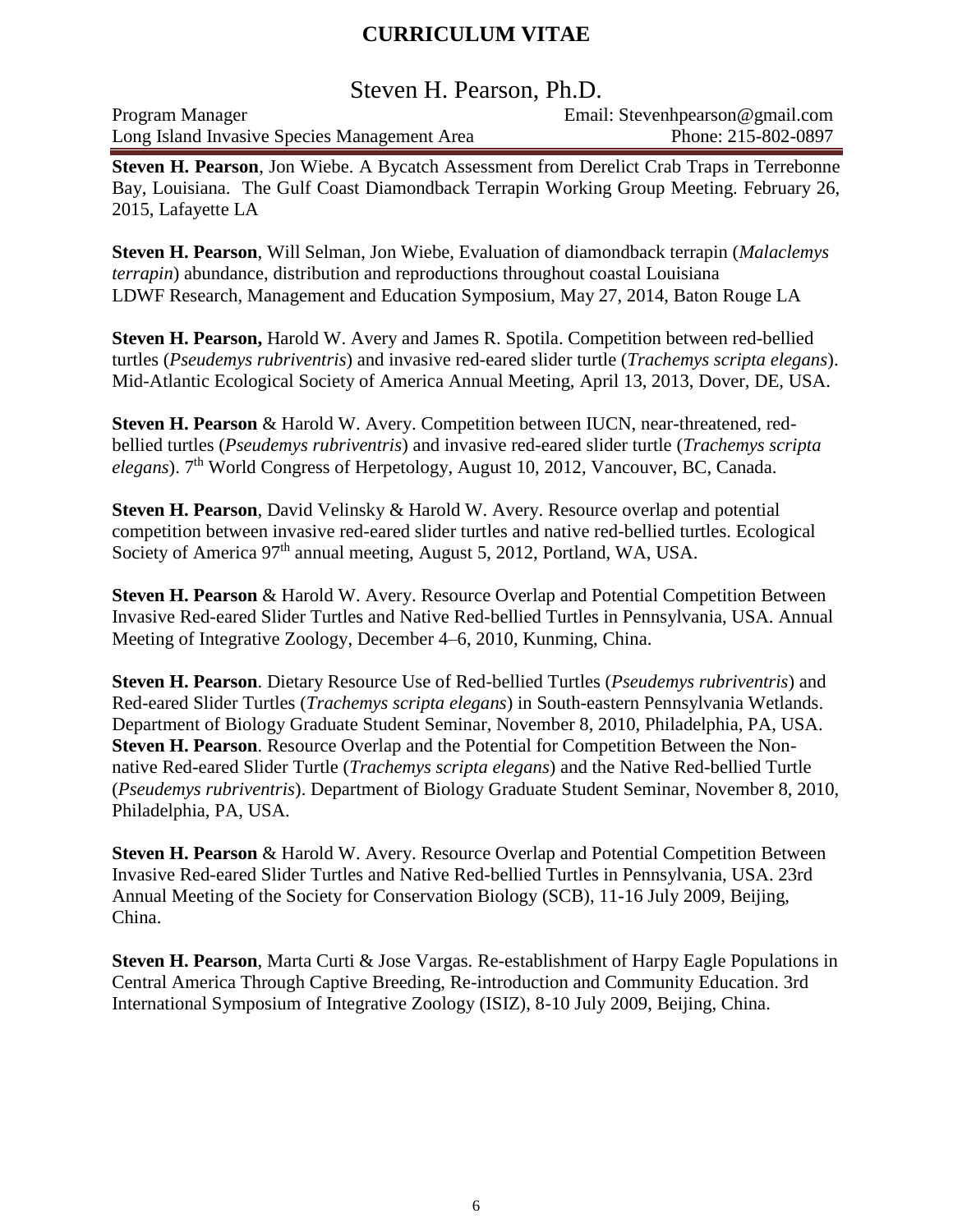## Steven H. Pearson, Ph.D.

Program Manager Email: Stevenhpearson@gmail.com Long Island Invasive Species Management Area Phone: 215-802-0897

**Steven H. Pearson** & Harold W. Avery. Resource Overlap and Potential Competition Between Invasive red-eared Slider Turtles and Threatened Native red-bellied Turtles in the Upper Delaware Estuary. Delaware Estuary Science & Environmental Summit, January 12 - 14, 2009 Cape May, NJ, USA.

**Steven H. Pearson**. Resource Overlap and Potential Competition Between a Native and Nonnative Turtle Species. Department of Biology Graduate Student Seminar, November 16, 2008, Philadelphia, PA, USA.

#### **HONORS AND AWARDS**

| 2011 | Natural Sciences Best Graduate Poster Award, 2 <sup>nd</sup> Place, 11 <sup>th</sup> Annual Drexel |
|------|----------------------------------------------------------------------------------------------------|
|      | University, College of Arts and Science Research Day, April 5, 2011,                               |
|      | Philadelphia PA.                                                                                   |
| 2011 | Best Student Poster Award, 1 <sup>st</sup> Place. 2011 Delaware Estuary Science &                  |
|      | Environmental Summit, Jan. 30 – Feb. 2, 2011, Cape May NJ.                                         |

**POSTER PRESENTATIONS** \* indicates this author was an undergraduate researcher

**Steven H. Pearson,** Charles Wahl, James Ialeggio & Jon J. Wiebe**.** Evaluation of Diamondback Terrapins (*Malaclemys terrapin*) Nesting Ecology throughout Coastal Louisiana. Louisiana Professional Biologist Annual Meeting, Aug. 21, 2015

Gianna Spigonardo\*, Zawadul Hasque\*, **Steven H. Pearson**. Changes in Seasonal and Annual Vegetation Indicate Sedimentation Changes. 13<sup>th</sup> Annual Drexel University, College of Arts and Sciences Research Day, April 9, 2013 Philadelphia, PA. USA.

Johnathan D. Guest\*, **Steven H. Pearson,** Harold W. Avery & James R. Spotila. Bigger claws are better: Interspecific and intraspecific competition for limited resources in two turtle species. 13<sup>th</sup> Annual Drexel University, College of Arts and Sciences Research Day, April 9, 2013 Philadelphia, PA. USA.

**Steven H. Pearson** & Harold W. Avery. Competition between IUCN, near-threatened, redbellied turtles (*Pseudemys rubriventris*) and invasive red-eared slider turtle (*Trachemys scripta elegans*). International Freshwater Turtle, Tortoise, Terrapin and Sea turtle Symposium. Feb. 2- 9, 2013. Baltimore, MD, USA.

**Steven H. Pearson** & Harold W. Avery. Competition between IUCN, near-threatened, redbellied turtles (*Pseudemys rubriventris*) and invasive red-eared slider turtle (*Trachemys scripta elegans*). Delaware Estuary Science & Environmental Summit, Jan. 29, 2013, Cape May, NJ. USA.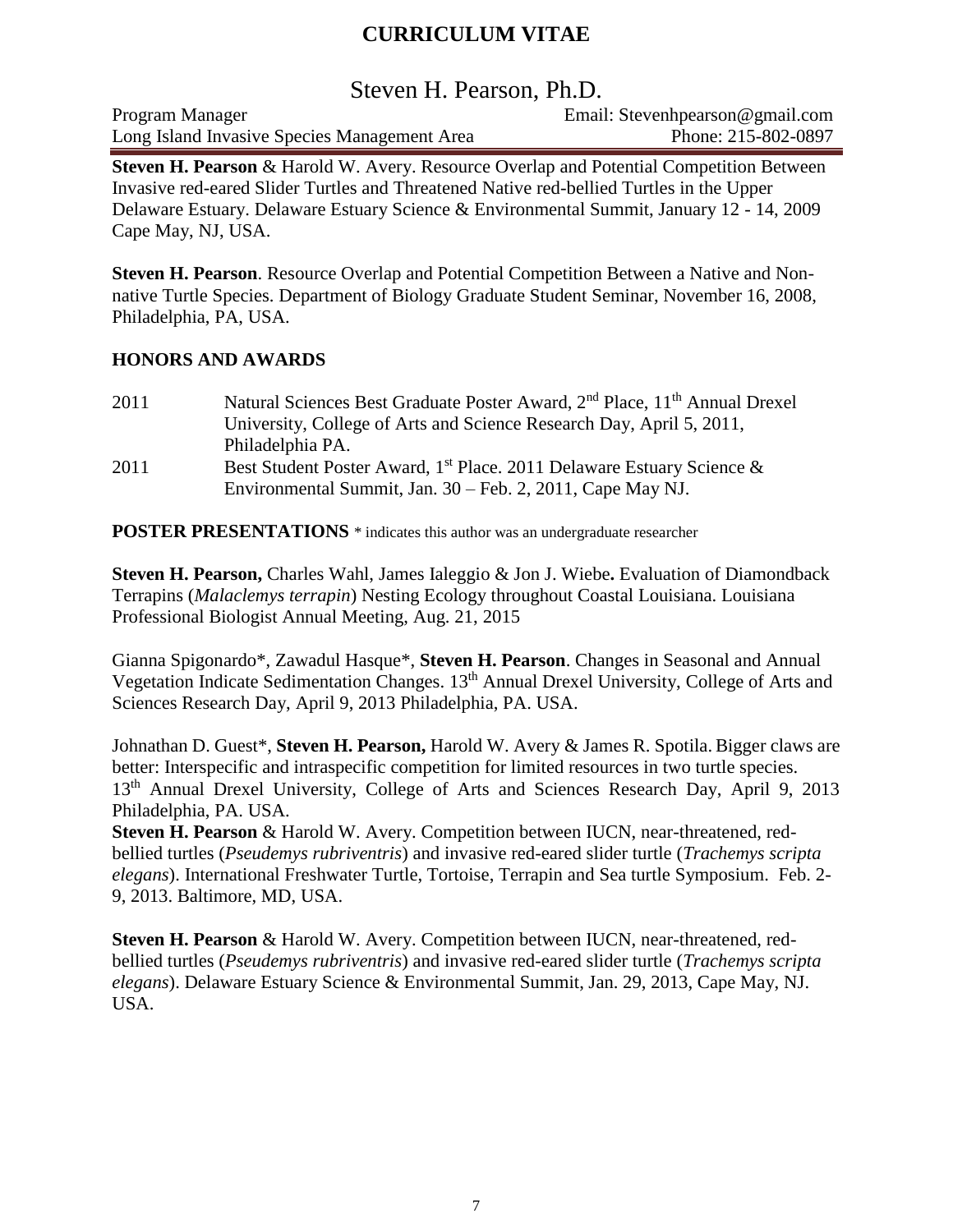#### Steven H. Pearson, Ph.D.

Program Manager Email: Stevenhpearson@gmail.com Long Island Invasive Species Management Area Phone: 215-802-0897

**Steven H. Pearson** & Harold W. Avery. Competition between IUCN, near-threatened, redbellied turtles (*Pseudemys rubriventris*) and invasive red-eared slider turtle (*Trachemys scripta elegans*). Academy of Natural Sciences of Philadelphia Bicentennial Symposium. October 12, 2012. Philadelphia, PA, USA.

Johnathan D. Guest\*, Harold W. Avery & **Steven H. Pearson**. Effects of claw length and proportion to body size on interspecific and intraspecific competition for limited resources in *Trachemys scripta elegans* and *Pseudemys rubriventris*. Drexel University Annual Research Day, April 19, 2012. Philadelphia, PA. USA.

Abigail Harris\*, Elizabeth Kwong\* and William Wilhelm\*, **Steven Pearson**, Harold Avery Temperature effects on turtle ingestion rates in South-eastern Pennsylvania. Drexel University Annual Research Day, April 19, 2012. Philadelphia, PA. USA.

Kristian T. Ingraham\*, Sabrina R. Douglas\*, **Steven H. Pearson**, Harold W. Avery. Diet and Growth of *Pseudemys rubriventris* and *Trachemys scripta elegans* in Southeastern Pennsylvania Wetlands. Drexel University Annual Research Day, April 19, 2012. Philadelphia, PA. USA.

**Steven H. Pearson** & Harold W. Avery. Competition between IUCN, near-threatened, red-bellied turtles (*Pseudemys rubriventris*) and invasive red-eared slider turtle (*Trachemys scripta elegans*). Drexel University Annual Research Day, April 19, 2012. Philadelphia, PA. USA.

**Steven H. Pearson** & Harold W. Avery. Competition between IUCN, near-threatened, red-bellied turtles (*Pseudemys rubriventris*) and invasive red-eared slider turtle (*Trachemys scripta elegans*). Mid-Atlantic Ecological Society of America Annual Meeting. April 7, 2012. Blacksburg VA. USA

Johnathan D. Guest\*, Harold W. Avery & **Steven H. Pearson**. Effects of claw length and proportion to body size on interspecific and intraspecific competition for limited resources in *Trachemys scripta elegans* and *Pseudemys rubriventris* 12<sup>th</sup> Annual Drexel University, College of Arts and Sciences Research Day, April 3, 2012 Philadelphia, PA. USA.

Abigail Harris\*, Elizabeth Kwong\* and William Wilhelm\*, **Steven Pearson**, Harold Avery Temperature effects on turtle ingestion rates in South-eastern Pennsylvania. 12<sup>th</sup> Annual Drexel University, College of Arts and Sciences Research Day, April 3, 2012 Philadelphia, PA. USA. Kristian T. Ingraham, Sabrina R. Douglas, **Steven H. Pearson**, Harold W. Avery. Diet and Growth of *Pseudemys rubriventris* and *Trachemys scripta elegans* in Southeastern Pennsylvania Wetlands 12<sup>th</sup> Annual Drexel University, College of Arts and Sciences Research Day, April 3, 2012 Philadelphia, PA. USA.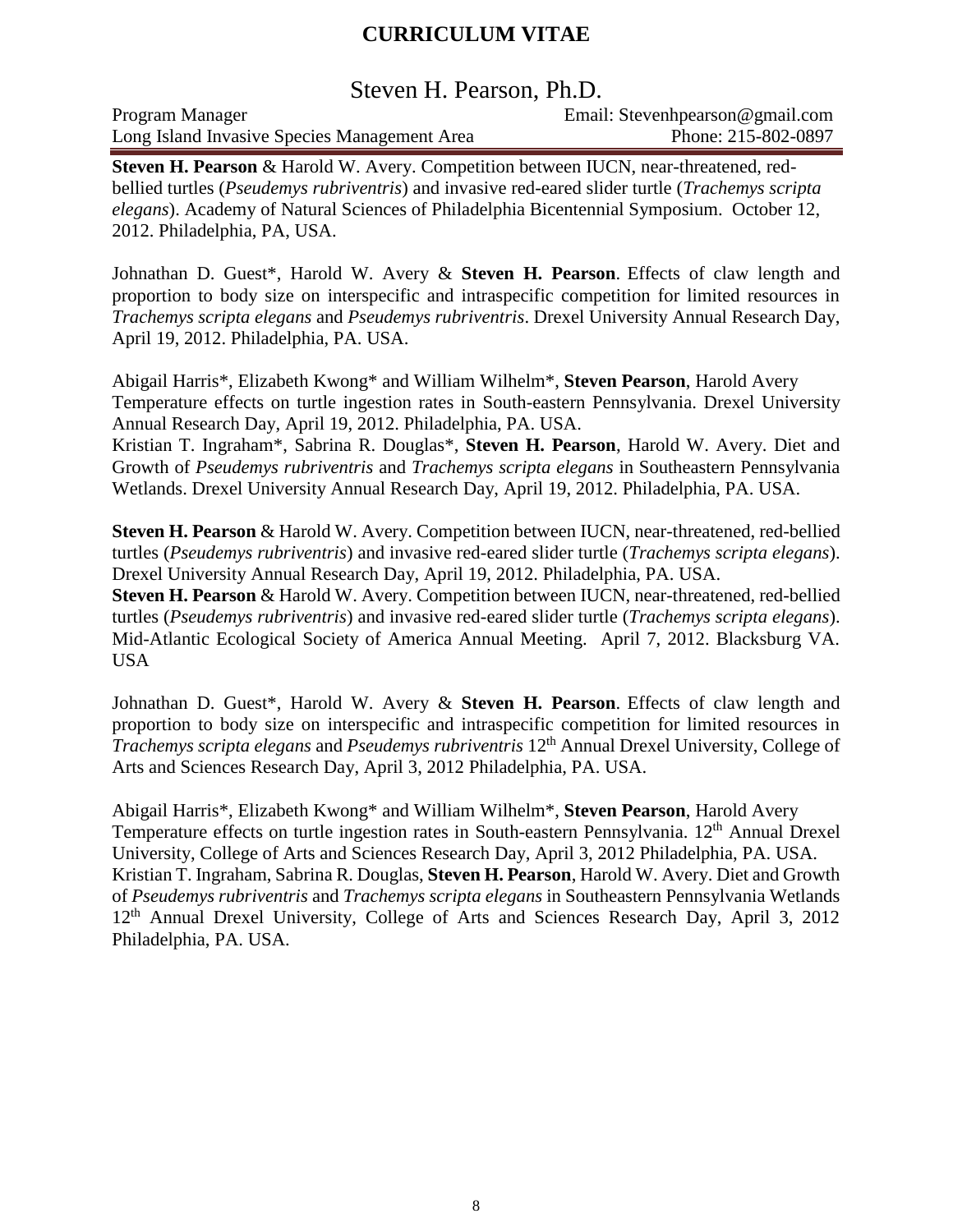#### Steven H. Pearson, Ph.D.

Program Manager Email: Stevenhpearson @gmail.com Long Island Invasive Species Management Area Phone: 215-802-0897

**Steven H. Pearson** & Harold W. Avery. Competition between IUCN, near-threatened, red-bellied turtles (*Pseudemys rubriventris*) and invasive red-eared slider turtle (*Trachemys scripta elegans*). 12<sup>th</sup> Annual Drexel University, College of Arts and Sciences Research Day, April 3, 2012 Philadelphia, PA. USA.

Johnathan D. Guest\*, Harold W. Avery & **Steven H. Pearson.** Effects of foreclaw length and body size on intra-specific and inter-specific competition in red-eared slider turtles and red-bellied turtles. Drexel University Annual STAR Scholar Research Day, August 25, 2011, Philadelphia, PA. USA.

**Steven H. Pearson** & Harold W. Avery. Competition between Pennsylvania's state-threatened red-bellied turtle (*Pseudemys rubriventris*) and invasive red-eared slider turtles (*Trachemys scripta elegans*). Drexel University Annual Research Day, April 8, 2011, Philadelphia, PA. USA.

**Steven H. Pearson** & Harold W. Avery. Competition between Pennsylvania's state-threatened red-bellied turtle (*Pseudemys rubriventris*) and invasive red-eared slider turtles (*Trachemys scripta elegans*). 11th Annual, College of Arts and Sciences Research Day, April 5, 2011, Drexel University, Philadelphia, PA. USA.

Kristian Ingraham\***, Steven H. Pearson** & Harold W. Avery. Diet and Feeding Habits of the Freshwater Turtles (*Pseudemys rubriventris* and *Trachemys scripta elegans*) Inhabiting Southeastern Pennsylvania Wetlands. 11<sup>th</sup> Annual Drexel University, College of Arts and Sciences Research Day, April 5, 2011 Philadelphia, PA. USA.

Stefan H. Brooks\*, **Steven H. Pearson** & Harold W. Avery. A comparison of seasonal abundance and distribution of vegetation in wetlands of south-eastern Pennsylvania. 11th Annual Drexel University, College of Arts and Sciences Research Day, April 5, 2011, Philadelphia, PA. USA.

**Steven H. Pearson** & Harold W. Avery. Resource Overlap and Potential Competition Between Invasive Red-eared Slider Turtles and Native Red-bellied Turtles in Pennsylvania. Delaware Estuary Science & Environmental Summit, Jan. 30 – Feb. 2, 2011, Cape May, NJ. USA.

Nicole Throne\*, **Steven H. Pearson** & Harold W. Avery. Growth rates of *P. rubriventris* and *T. scripta* in two different wetlands in southeast Pennsylvania. STAR Scholar Research Day, August 25, 2010, Philadelphia, PA.

**Steven H. Pearson** & Harold W. Avery. Resource Overlap and Potential Competition Between Invasive Red-eared Slider Turtles and Native Red-bellied Turtles in Pennsylvania. Ecological Society of America Annual Meeting, August 1-6, 2010, Pittsburgh, PA, USA.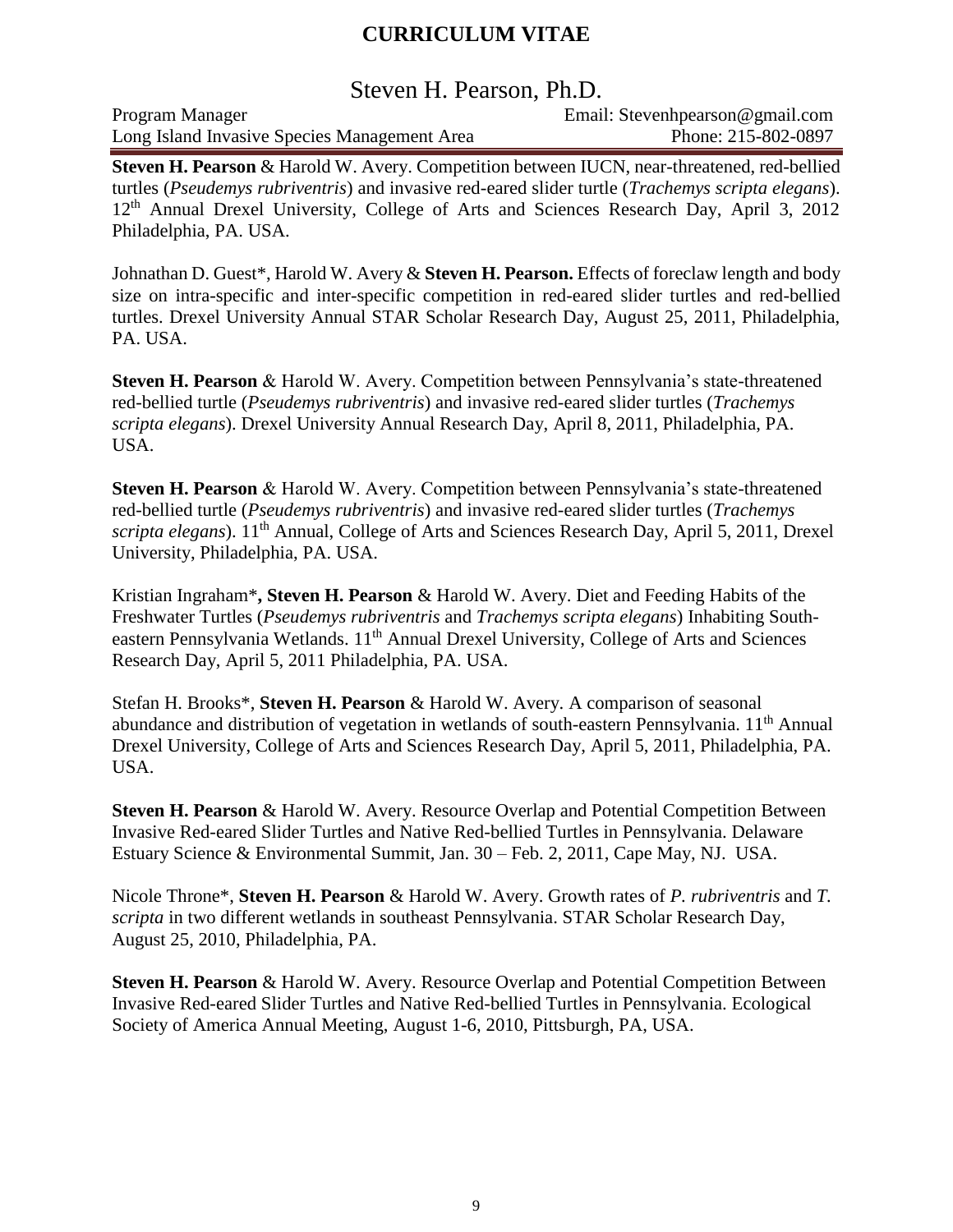## Steven H. Pearson, Ph.D.

Program Manager Email: Stevenhpearson@gmail.com Long Island Invasive Species Management Area Phone: 215-802-0897

**Steven H. Pearson** & Harold W. Avery. Resource Overlap and Potential Competition Between Invasive Red-eared Slider Turtles and Native Red-bellied Turtles in Pennsylvania. Drexel University 12th Annual Research Day, 4/15/2010, Philadelphia, PA, USA.

**Steven H. Pearson** & Harold W. Avery. Resource Overlap and Potential Competition Between Invasive Red-eared Slider Turtles and Native Red-bellied Turtles in Pennsylvania. Drexel University College of Arts and Sciences Annual Research Day, 4/6/2010, Philadelphia, PA, USA.

Alison Q. Byrne\*, **Steven H. Pearson**, Julia Stone & Harold W. Avery. Vegetation Survey of Southeastern Pennsylvania Wetlands to Assess Habitat Quality. STAR Scholar Research Day, August 19, 2009, Philadelphia, PA.

Elliot Chiu\*, **Steven H. Pearson**, Julia Stone & Harold W. Avery. Comparative Water Quality Studies Using Macroinvertebrates as an Index of Biological Integrity. STAR Scholar Research Day, August 19, 2009, Philadelphia, PA.

Raj Putatunda\*, **Steven H. Pearson** & Harold W. Avery. Community Composition of Freshwater Turtles in Three Bodies of Water at Silver Lake Nature Center. STAR Scholar Research Day, August 19, 2009, Philadelphia, PA.

**Steven H. Pearson** & Harold W. Avery. Community Composition and Resource Overlap of Introduced Red-eared Slider Turtles and Native Red-bellied Turtles. DuPont-Clear into the Future Student Research Day, May 29, 2008 Wilmington, DE, USA.

**Steven H. Pearson,** Robert Mercer, James R. Spotila and Walter F. Bien & Harold W. Avery. The turtle communities and red-bellied turtle (*Pseudemys rubriventris*) spatial ecology at the Silver Lake Nature Center, Bristol PA. Drexel University Research Day, April 23, 2008, Philadelphia, PA, USA.

**Steven H. Pearson**, H. W. Avery, R. Mercer, J. R. Spotila and W. F. Bien & Harold W. Avery. The turtle communities and red-bellied turtle (*Pseudemys rubriventris*) spatial ecology at the Silver Lake Nature Center, Bristol PA. Drexel University College of Arts and Sciences Annual Research Day, April 6, 2008, Philadelphia, PA, USA.

#### **MENTORSHIP**

2007-2013 Undergraduate mentor in independent research (Students: Raj Putatunda, Allison Byrne, Elliot Chiu, Nicole Throne, Stefan Brooks, Kristian Ingraham, and Johnathan. Guest, Abigail Harris, Sabrina Douglas, William Wilhelm, Elizabeth Kwong, Shayna Erickson, Gianna Spigonardo)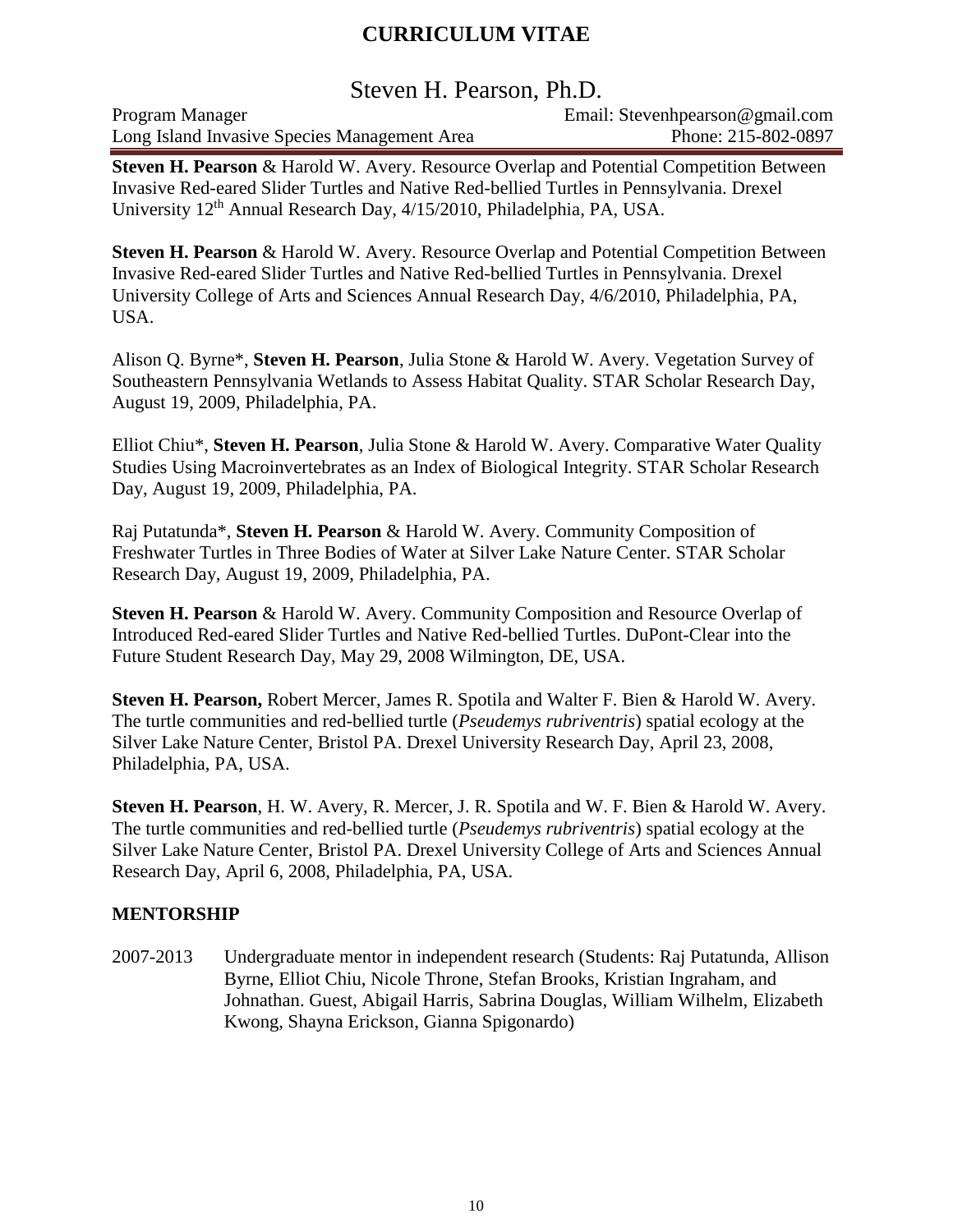## Steven H. Pearson, Ph.D.

| Program Manager                              | Email: Stevenhpearson@gmail.com |
|----------------------------------------------|---------------------------------|
| Long Island Invasive Species Management Area | Phone: 215-802-0897             |

#### **TRAVEL AWARDS**

| 2013 | Travel Grant for Delaware Estuary Science and Environmental Summit, Cape                      |
|------|-----------------------------------------------------------------------------------------------|
|      | May, NJ. (Dept. of Biodiversity, Earth and Environmental Science                              |
| 2012 | International Travel Award to attend the World Congress of Herpetology                        |
|      | Vancouver, Canada - Drexel University, Office of International Programs                       |
| 2012 | Travel grant for Ecological Society of America 97 <sup>th</sup> annual meeting, Portland, Or, |
|      | USA – Drexel University (Department of Biology)                                               |
| 2010 | Travel grant for Delaware Estuary Science & Environmental Summit, Cape May,                   |
|      | NJ, USA – Drexel University (Department of Biology)                                           |
| 2010 | Travel grant for Ecological Society of America conference, Pittsburgh, Pa, USA –              |
|      | Drexel University, Department of Biology                                                      |
| 2009 | International Travel Award to attend Integrative Zoology and the Society for                  |
|      | Conservation Biology Meetings, Beijing, China - Drexel University, Office of                  |
|      | <b>International Programs</b>                                                                 |

#### **CIVIC ENGAGEMENT**

**Webb St. Residents for Traffic Calming Lafayette, LA 2014 - 2018** Communicate with Lafayette city staff regarding the procedure for installing traffic calming devices within a residential neighbourhood, schedule public meetings, organize volunteers, lead effort to gather petition signatures, represent neighbourhood at City Council meeting.

#### **Master Naturalist - Birding Committee Lafayette, LA 2016**

Assisted in the development of the Lafayette, LA Master naturalist birding course.

**Summer Winter Community Garden Philadelphia, PA 2008 - 2013** Executive Committee Member: Attend monthly meetings, organize work days for gardeners and other community member volunteers, and communicate garden news to a subset of gardeners.

**2011 - 2013** City Harvest Volunteer: Assist in the Pennsylvania Horticultural Society sponsored program that aims to grow and donate produce a local low income people in Philadelphia.

**2008 - 2011** Mosaic Liaison: Coordinated the completion and installation of a 36' long x 2' tall glass tile mosaic by purchasing materials, securing a work space at the Community Education Center, coordinating between artist and volunteers to build the mosaic and coordinate with mosaic artist Lynn Denton and volunteers for the final installation.

#### **Philadelphia Spring Clean-up Philadelphia, PA April 2011**

Spring Clean-up Group Leader: Worked with the city of Philadelphia to lead a group of volunteers to clean up 15 bags of trash and discarded materials from a newly formed park along the Delaware River in south Philadelphia.